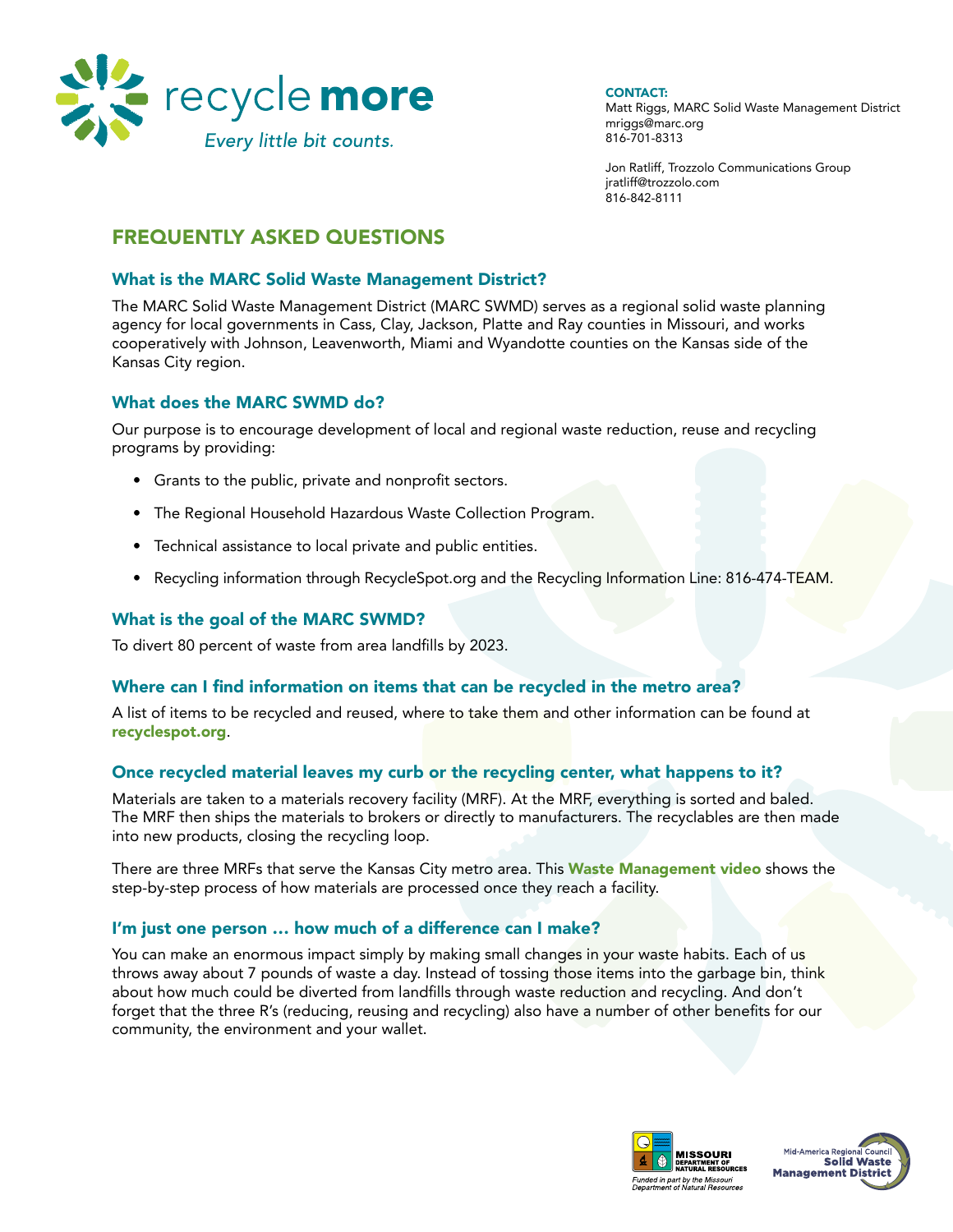

# What do recycling fees pay for?

Recycling is a service just like any other we service we pay for: trash pickup, gas, water, electricity, etc. Revenues cover the cost to collect, process and ship recyclable materials.

# If I'm not sure whether something is recyclable, should I go ahead and throw it in the bin?

No, items that aren't accepted by your recycling program contaminate and lower the value of the items that are accepted. To learn what can and can't be recycled, contact your service provider.

### Why can't I recycle certain materials?

To successfully recycle something, three conditions must be met:

- The ability to collect it.
- The ability to process it.
- • A viable end market where companies purchase material and make new products with it.

If any one of these three is not available within a region, the material cannot be recycled.

### What types of material can't be recycled in the Kansas City metro area?

Most of what we set out for the trash can be recycled, composted or reused. However, here are some common items that cannot be recycled:

| <b>TYPE</b>                                     | <b>EXAMPLES</b>                                                  | <b>WHY CAN'T I RECYCLE IT?</b>                                                                                        |
|-------------------------------------------------|------------------------------------------------------------------|-----------------------------------------------------------------------------------------------------------------------|
| Styrofoam <sup>™</sup> food containers          | Takeout cartons, egg cartons,<br>meat trays, coffee cups         | Food contamination,<br>low economic value                                                                             |
| Microwave food trays                            | <b>Meals</b>                                                     | Food contamination,<br>low economic value                                                                             |
| <b>Plastic flatware</b>                         | Plates, cups, utensils                                           | Food contamination,<br>low economic value                                                                             |
| Medical & personal hygiene items                | Prescription bottles, syringes,<br>diapers                       | Hazardous                                                                                                             |
| Hazardous substance containers                  | Automotive fluids, lawn and<br>garden products, paint containers | Hazardous                                                                                                             |
| Plastic bags made of multiple<br>material types | Potato chip, frozen vegetable,<br>dog food, Ziploc®, coffee bags | Made from multiple types of<br>plastic resins or combined with<br>other materials that cannot be<br>recycled together |
| Broken glass*                                   | Mirrors, windows, dishware,<br>light bulbs                       | Hazardous, low to no<br>economic value                                                                                |

\* The only types of glass that can be recycled in the metro area are food and beverage containers. They can still be recycled if they are broken.